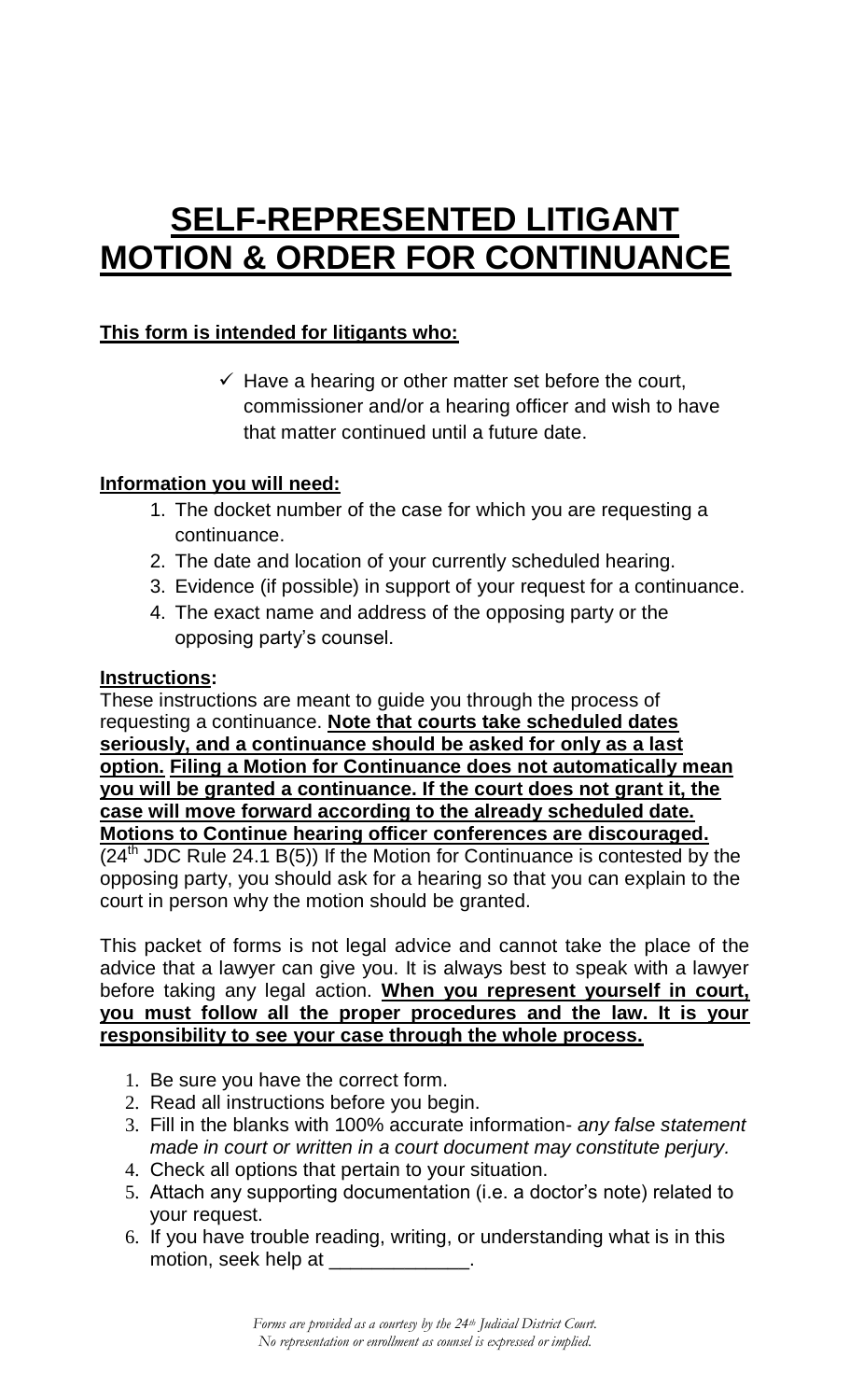|               |                                                                                               | 24th JUDICIAL DISTRICT COURT                                                                                                                             |  |  |  |
|---------------|-----------------------------------------------------------------------------------------------|----------------------------------------------------------------------------------------------------------------------------------------------------------|--|--|--|
|               | (Petitioner)                                                                                  |                                                                                                                                                          |  |  |  |
| <b>VERSUS</b> |                                                                                               | DOCKET NUMBER: National Action of the Magnetic Property of the Magnetic Property of the Magnetic Property of the Ma                                      |  |  |  |
|               |                                                                                               | <b>JEFFERSON PARISH, LOUISIANA</b>                                                                                                                       |  |  |  |
|               | (Defendant)                                                                                   |                                                                                                                                                          |  |  |  |
|               | FILED:___________________                                                                     | DEPUTY CLERK___________________                                                                                                                          |  |  |  |
|               |                                                                                               | <b>MOTION AND ORDER FOR CONTINUANCE</b>                                                                                                                  |  |  |  |
|               |                                                                                               |                                                                                                                                                          |  |  |  |
|               |                                                                                               | appearing in "proper person" in the above entitled and numbered cause, who respectfully                                                                  |  |  |  |
|               | provides that:                                                                                |                                                                                                                                                          |  |  |  |
|               |                                                                                               | 1.                                                                                                                                                       |  |  |  |
|               |                                                                                               | There is presently a Rule for Custody / Child Support / Visitation / other pleading,                                                                     |  |  |  |
|               | (circle applicable ones) scheduled for hearings as follows:                                   |                                                                                                                                                          |  |  |  |
|               |                                                                                               | Before the Hearing Officer (if applicable) ________________________ on the _____ day                                                                     |  |  |  |
|               | of ______________ (month), 20____, at ______________ a.m./p.m.                                |                                                                                                                                                          |  |  |  |
|               |                                                                                               |                                                                                                                                                          |  |  |  |
|               |                                                                                               | and/or (circle one)                                                                                                                                      |  |  |  |
|               |                                                                                               | Before the Commissioner <i>(if applicable)</i> ______________________ on the _____ day                                                                   |  |  |  |
|               | of _________________ (month), 20____, at _____________ a.m./p.m.                              |                                                                                                                                                          |  |  |  |
|               |                                                                                               |                                                                                                                                                          |  |  |  |
|               |                                                                                               | and/or (circle one)                                                                                                                                      |  |  |  |
|               |                                                                                               |                                                                                                                                                          |  |  |  |
|               | 20 ___, at _________________ a.m./p.m.                                                        |                                                                                                                                                          |  |  |  |
|               |                                                                                               |                                                                                                                                                          |  |  |  |
|               |                                                                                               | 2.                                                                                                                                                       |  |  |  |
|               |                                                                                               | That the Plaintiff/Defendant seeks a continuance of the hearing(s) for the following                                                                     |  |  |  |
|               | reasons: (circle applicable one(s)).                                                          |                                                                                                                                                          |  |  |  |
|               | He/she was served with the Rule on $\frac{1}{\sqrt{2}}$ , and that additional time is<br>(a). |                                                                                                                                                          |  |  |  |
|               | Aid;                                                                                          | needed to prepare and/or seek and retain counsel not necessarily limited to Legal                                                                        |  |  |  |
| $(b)$ .       |                                                                                               | That he /she has a doctors appointment or other important prior engagement that                                                                          |  |  |  |
|               |                                                                                               | cannot be rescheduled without great disruption (provide proof if available); and/or                                                                      |  |  |  |
|               |                                                                                               |                                                                                                                                                          |  |  |  |
|               |                                                                                               | Forms are provided as a courtesy by the 24 <sup>th</sup> Judicial District Court.<br>No representation or enrollment as counsel is expressed or implied. |  |  |  |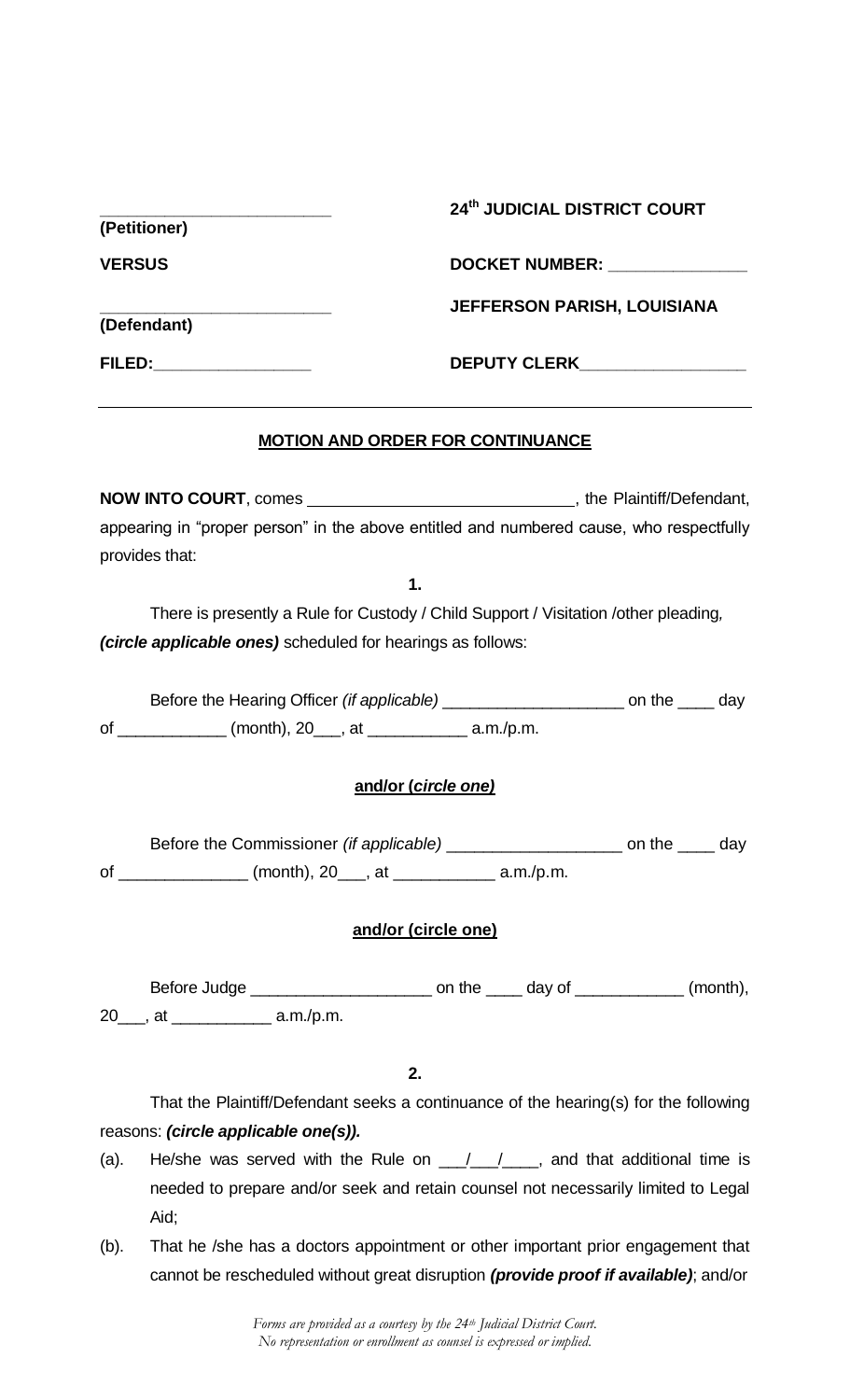**3.**

\_\_\_\_\_\_\_\_\_\_\_\_\_\_\_\_\_\_\_\_\_\_\_\_\_\_\_\_\_\_\_\_\_\_\_\_\_\_\_\_\_\_\_\_\_\_\_\_\_\_\_\_\_\_\_\_\_\_\_\_\_\_\_\_\_\_\_\_\_\_\_

\_\_\_\_\_\_\_\_\_\_\_\_\_\_\_\_\_\_\_\_\_\_\_\_\_\_\_\_\_\_\_\_\_\_\_\_\_\_\_\_\_\_\_\_\_\_\_\_\_\_\_\_\_\_\_\_\_\_\_\_\_\_\_\_\_\_\_\_\_\_\_.

 That the opposing party/counsel has/has not been contacted and does/does not have objection to the continuance of this matter *(circle that which applies);* Notwithstanding this, it is requested that this hearing be re-set on the next available hearing date(s) in order to allow mover to have meaningful "access to justice". The name and telephone number of opposing party or counsel is as follows:

| (Name)             |
|--------------------|
| (Address)          |
| (City, State, Zip) |
| (Telephone Number) |

**WHEREFORE,** the undersigned party moves this court to grant a continuance of the hearing(s) presently scheduled above and further that this matter be re-set for the next available hearing date(s).

**(Signature of mover) (Address) (Telephone Number)**

#### **ORDER**

**CONSIDERING** the above and foregoing Motion, **IT IS HEREBY ORDERED** that the hearing(s) presently scheduled above, is/are hereby continued and re-set as follows:

|    | and/or (circle one)                                                                   |  |  |  |  |
|----|---------------------------------------------------------------------------------------|--|--|--|--|
|    | Before the Commissioner <i>(if applicable)</i> _____________________ on the _____ day |  |  |  |  |
|    |                                                                                       |  |  |  |  |
|    | and/or (circle one)                                                                   |  |  |  |  |
|    |                                                                                       |  |  |  |  |
| of |                                                                                       |  |  |  |  |